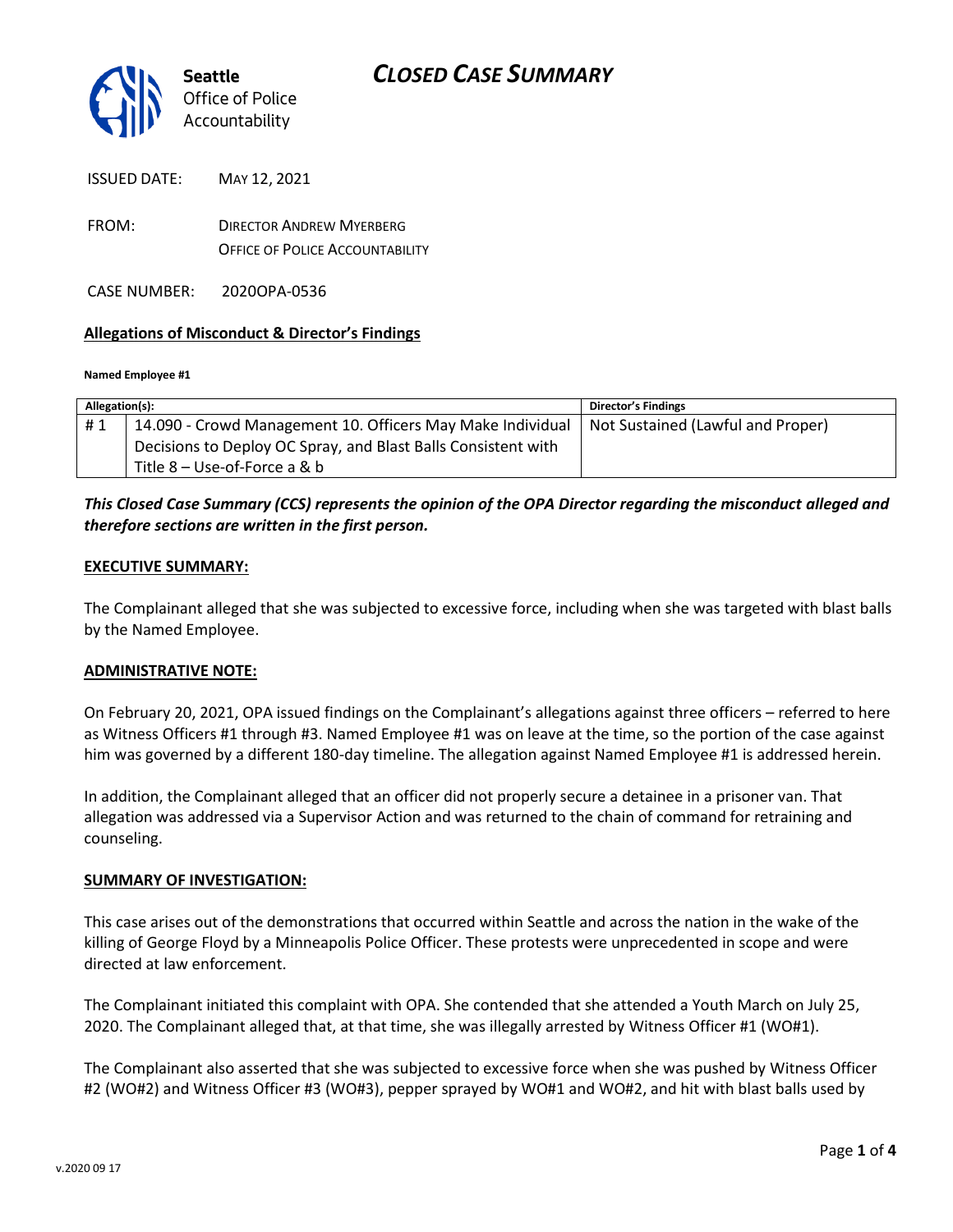

### **Seattle** *Office of Police Accountability*

## *CLOSED CASE SUMMARY*

OPA CASE NUMBER: 2020OPA-0536

unknown SPD employees. The Complainant further alleged that WO#1 made unprofessional statements towards her, including saying after her arrest: "Oh you got pepper sprayed? We all did!" This OPA investigation ensued.

During its investigation, OPA identified that Named Employee #1 (NE#1) deployed two blast balls that detonated in the vicinity of the Complainant. As such, OPA believed that he was the unknown SPD officer referred to by the Complainant.

OPA reviewed Body Worn Video (BWV) recorded by the Named Employee, the Witness Officers, and other SPD officers working at the demonstration. The BWV showed that there were two distinct interactions between the Complainant and officers. Prior to the first interaction, OPA observed numerous projectiles and what appeared to be explosives thrown at officers (these also could have been blast balls that were kicked back towards officers by demonstrators). Multiple orders to disperse were provided to the crowd, including to the Complainant. However, neither she nor the group she was with dispersed. BWV showed officers ride towards the crowd and tell them to back up. WO#1 came up to a man walking in the street and told him to back up twice, pushing him back towards the sidewalk. The Complainant stepped between them, holding the man back. She stood in front of a group of individuals who were standing near a retaining wall and by a bus stop. A number of the individuals had umbrellas pointed towards the officers and at least one person had a wooden shield. The group was huddled together and was not moving away as the officers had directed. Ultimately force, including OC spray, was used towards the Complainant and other demonstrators in her immediate vicinity. This force was addressed in the first DCM issued in this case.

Just minutes later, officers advanced down the street towards a line of demonstrators that stretched nearly from side to side. Again, the demonstrators had umbrellas and shields facing the officers. At that time, dispersal orders could be heard, and officers continued to tell the demonstrators to move back. The Complainant was with what appeared to be the same group of individuals as before at the left side of the line of demonstrators. Officer were actively engaging with that group and trying to move them back. Projectiles continued to be intermittently thrown at officers from various parts of the crowd. In addition, supervisors advised officers to deploy blast balls.

NE#1 deployed two blast balls in quick succession. The first was thrown underhand towards the feet of the group that the Complainant was with. The blast ball was specifically targeted at an individual holding a black umbrella. The Complainant stepped out in front of the group and kicked the blast ball back towards officers. It detonated at the officer line. NE#1 then deployed the second blast ball, also underhand and also toward the same group. He aimed for an open area at the feet of members in the group. This blast ball detonated in the vicinity of the group.

At his OPA interview, NE#1 described the protest as one of the most violent he had ever experienced. He said that multiple officers were injured, and some quit as a result of what they experienced. NE#1 said that he, personally, experienced projectiles being thrown at him and officers in his near vicinity. He and other officers were instructed to keep moving the crowd back. This was purposed to lessen the threat posed to officers and to disperse the crowd from the area. A Lieutenant directed him and other officers to deploy blast balls to do so.

For his first deployment, he noted that all of the demonstrators had been ordered to disperse. He said that the group he specifically focused on had already been the subject of officer attempts to move them back. This included the use of OC spray. However, the group remained static with linked arms. NE#1 said that he deployed the blast ball to get the group to move and to prevent them from acting as a barrier that would allow projectiles to be thrown into the crowd. He specifically targeted a person holding a black umbrella in front of the group. He felt that a blast ball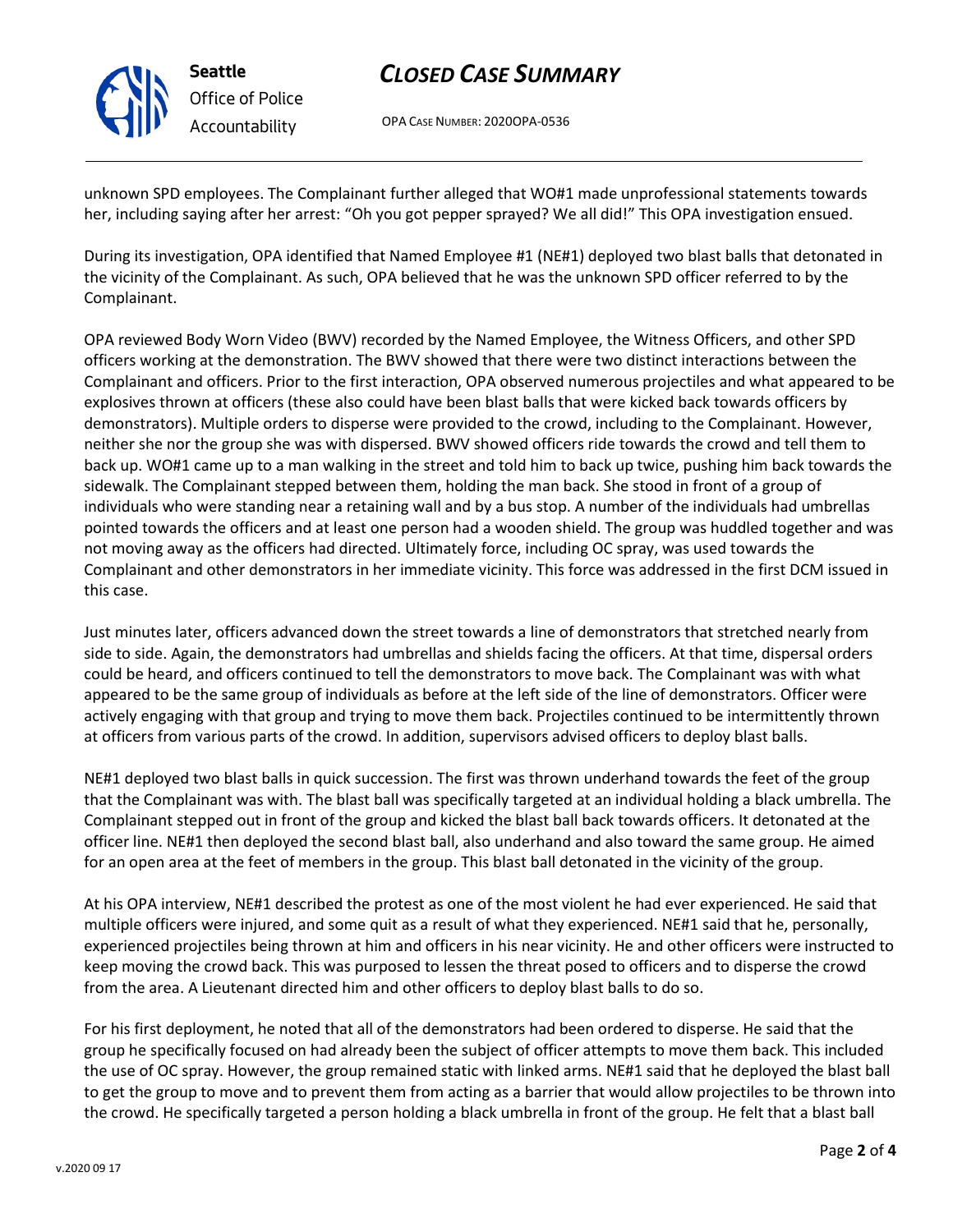

**Seattle** *Office of Police Accountability*

## *CLOSED CASE SUMMARY*

OPA CASE NUMBER: 2020OPA-0536

was appropriate as other attempts to gain compliance and other force was not effective. When shown the video of the deployment at his OPA interview, he said that he was not aware that the blast ball was kicked back towards the officers by the Complainant.

For his second deployment, he said that, at the time, bicycle officers were moving forward to push the group back. He explained that the bicycle officers held their bicycles with both hands, leaving them unable to defend themselves if needed. NE#1 used the blast ball to create space between the two groups and to make it less likely that the officers would be required to engage physically with the demonstrators. He said that this deployment was effective and caused the group to move back. He was unaware of anyone, including the Complainant, being injured by this blast ball.

He felt that both of his deployments were consistent with policy and were reasonable, necessary, and proportional under the circumstances.

### **ANALYSIS AND CONCLUSIONS:**

### **Named Employee #1 - Allegation #1**

### *14.090 - Crowd Management 10. Officers May Make Individual Decisions to Deploy OC Spray, and Blast Balls Consistent with Title 8 – Use-of-Force a & b*

SPD Policy 14.090-POL-10 governs when officers may make the individual decision to use OC spray and/or blast balls. The policy provides that such use is appropriate to: "defend oneself; defend someone else"; and/or "prevent significant destruction of property." The force must also be consistent with the general requirements of reasonableness, necessity, and proportionality.

Under the circumstances of this incident and given the policy and training in place at the time, OPA finds that neither of NE#1's blast ball deployments constituted excessive force.

The BWV confirmed that, at the time of the deployments, officers were dealing with a hostile crowd and that projectiles were actively being thrown at officers from behind the front line of demonstrators. It was reasonable for supervisors to direct officers to continue to move the crowd back because of the continued projectiles, as well as because the demonstration had been declared a riot and the crowd had been ordered to disperse. The crowd was non-compliant, including the Complainant and the group she was with. The Complainant and her companions grouped together and repeatedly refused orders to move back and physical attempts to push them back. Instead, they remained static and, one at least one occasion, kicked a blast ball back towards officers.

It was acceptable to use a blast ball deployed in an underhand fashion towards the feet of the crowd to move the demonstrators back. This was the case even though there was a risk of harm to individuals in the crowd who remained in that location.

Since this incident, SPD has greatly reduced its reliance on blast balls, a move that OPA believes is necessary given the danger these tools can pose. SPD has also introduced other means to move crowds and create space that do not necessitate the use of blast balls. Lastly, since July 25, U.S. District Judge Jones issued increased parameters around the use of blast balls and, specifically, concerning the deployment of blast balls to create space.